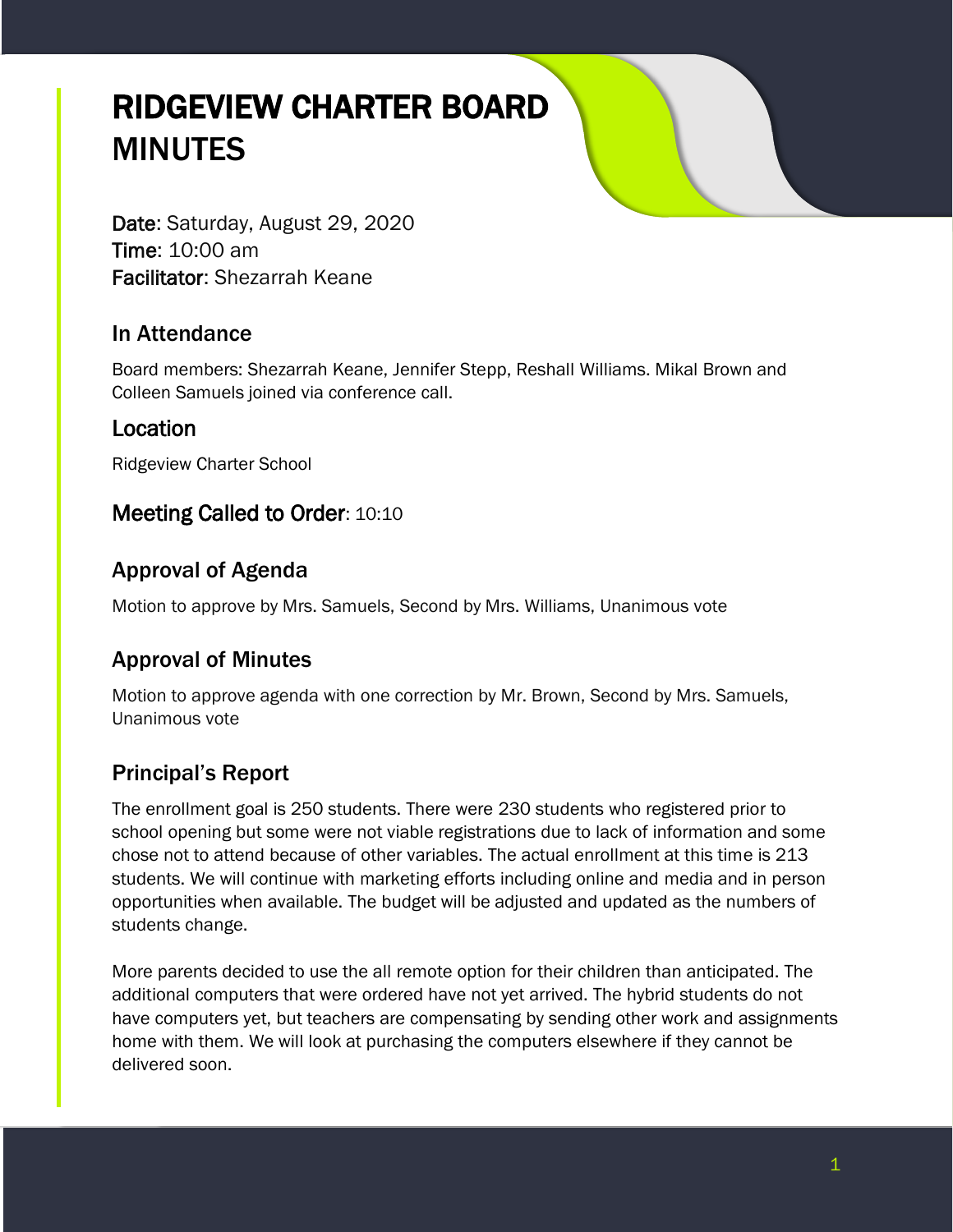We will contract with Kelly Services to provide substitute teachers and temporary food service workers. We will also use them to help fill staffing positions in the future.

We were awarded a NCACCESS grant in the amount of \$400,000. We were awarded \$90,000 for a School Resource Officer and hope to work with the Gaston County Police to secure this officer. We were awarded a \$1,000 grant from Wal-Mart that is for tutoring and educational resources. We may use this for online (Zoom) tutoring. We did not receive any 21st Century grant monies.

We received \$96,000 in Title one and EC entitlement monies. We are looking to hire a MTSS staff member.

We are still awaiting our approval from the FDA for free and reduced lunch after applying a year ago. We have met all requirements and are hopeful to have that approval soon.

Our annual audit went very well. The accountant said our personnel files, student files, and policy files were excellent. Our insurance audit is coming up and the forms have been sent in for review.

The facility report included holes in the roof that need to be repaired by the church, some issues with the HVAC as far as hot and cold spots that need to be checked. The kitchen was professionally cleaned. The rooms and some common spaces have been painted and rooms have new furniture.

There was a fire inspection on August 28<sup>th</sup>. The only findings were a couple of things that need to be moved from doorways and a few of doors that need to be repaired so that they close completely. There were also a couple of fire extinguishers that need to be inspected that must have been missed when the others were inspected. The fire inspector will get back to us on how to hold fire drills during Covid-19.

Work is in process to prepare for the future modular units.

Currently the enrollment numbers support the teachers we have. If there have to be changes or a reduction in force that should happen in early September. We are still looking for an EC teacher and had one resignation of a classroom before school started.

Our Covid -19 protocol and safety plan is the same as Gaston County Schools. The school is professionally sanitized twice a week. UV lights are being used when classrooms are empty. We still have no school nurse but have clinic space and supplies.

Teachers will start coming in to school on Wednesdays to work on lesson plans, have grade level meetings, and participate in staff meetings.